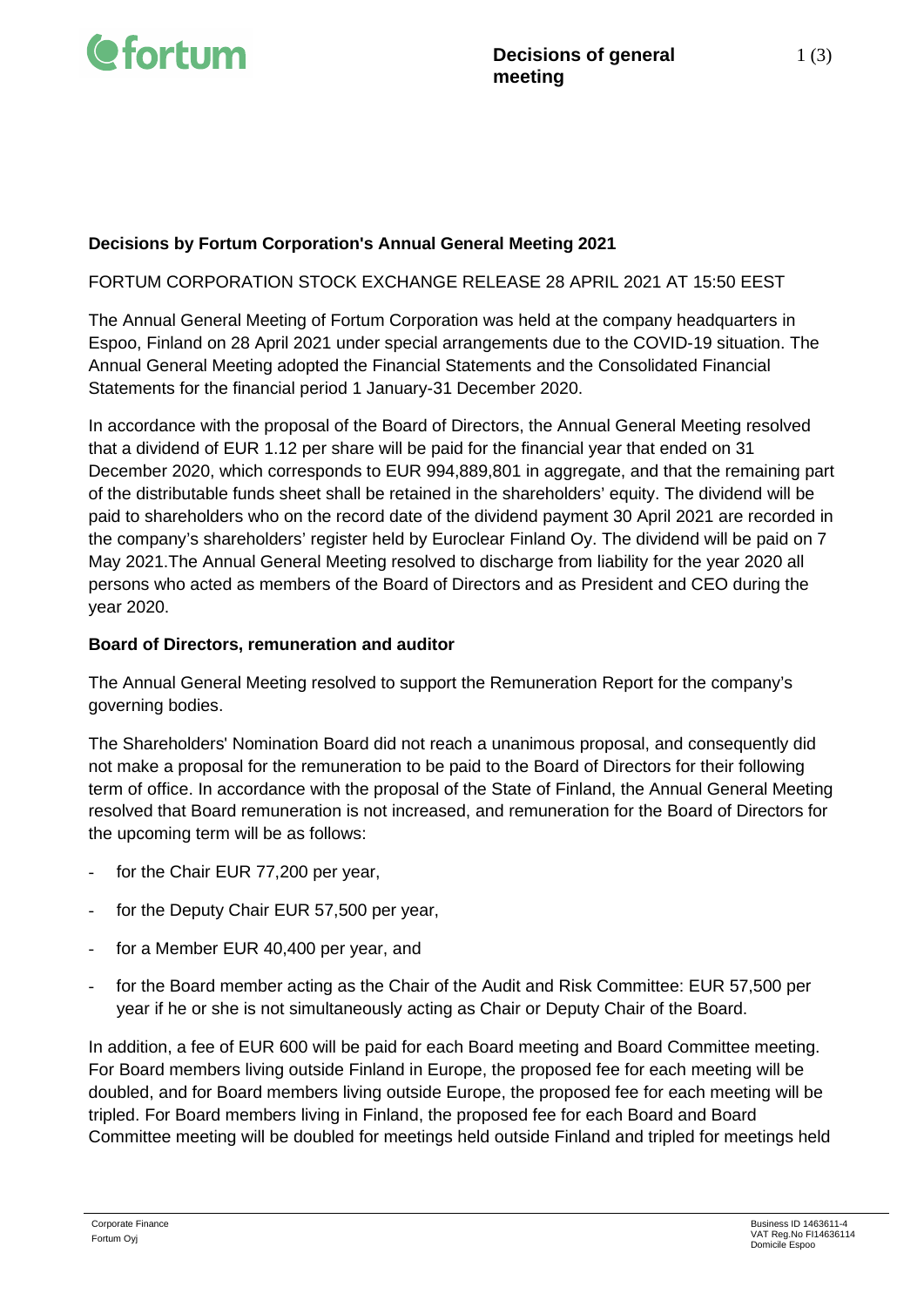

outside Europe. For Board and Committee meetings held as a telephone conference, the proposed fee will be paid as single to all members.

In accordance with the Shareholders' Nomination Board's proposal, the Annual General Meeting resolved that the Board of Directors will consist of seven members, including the Chair and the Deputy Chair.

In accordance with the Shareholders' Nomination Board's proposal, the Annual General Meeting resolved to elect the following persons to the Board of Directors for a term of office ending at the closing of the next Annual General Meeting: Mr Veli-Matti Reinikkala as Chair, Ms Anja McAlister as Deputy Chair, and Ms Essimari Kairisto, Mr Teppo Paavola, Mr Philipp Rösler, Ms Annette Stube and Ms Luisa Delgado as Members.

Further details of the members of the Board of Directors are available on the company's website at www.fortum.com/governance.

The Annual General Meeting resolved, in accordance with the proposal of the Board of Directors, to pay to the auditor pursuant to an invoice approved by the company.

The Annual General Meeting resolved, in accordance with the proposal of the Board of Directors, to re-elect Deloitte Oy as the auditor. Deloitte Oy has notified the company that Jukka Vattulainen, APA, will act as the responsible auditor.

# **Repurchase and disposal of the company's own shares**

The Annual General Meeting resolved, in accordance with the proposal of the Board of Directors, to authorise the Board of Directors to decide on the repurchase of the company's own shares, and at the same time cancel the repurchase authorisation resolved by the Annual General Meeting of 2020 as follows:

- The maximum number of own shares to be repurchased is 20,000,000 shares, which corresponds to approximately 2.25 per cent of all the shares in the company. Only the unrestricted equity of the company can be used to repurchase own shares on the basis of the authorisation.
- Own shares can be repurchased at a price formed in public trading on the date of the repurchase or otherwise at a price formed on the market.
- The Board of Directors will decide how own shares will be repurchased. Own shares can be repurchased using, inter alia, derivatives. Own shares can be repurchased otherwise than in proportion to the shareholdings of the shareholders (directed repurchase).
- The authorisation cancelled the authorisation resolved by the Annual General Meeting of 2020 to decide on the repurchase of the company's own shares, and it will be effective until the next Annual General Meeting and in any event no longer than for a period of 18 months.

In addition, the Annual General Meeting resolved, in accordance with the proposal of the Board of Directors, to authorise the Board of Directors to decide on the disposal of the company's own